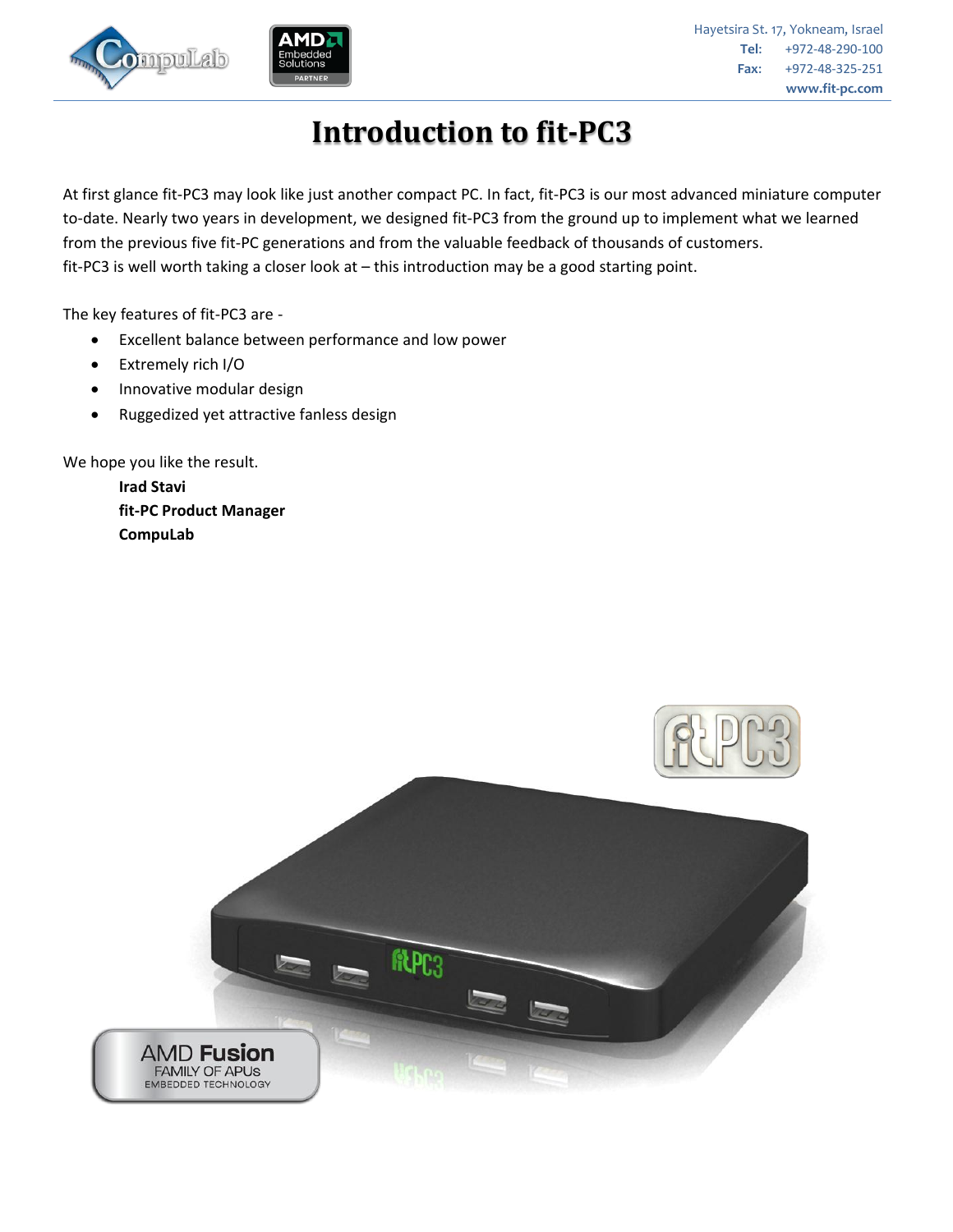



# **System**

fit-PC3 is designed around the AMD Embedded G-Series Fusion APU providing:

- $\bullet$  Dual-core 64 bit x86 CPU @ 1.0-1.65 GHz
- AMD Radeon HD 6xxx GPU

The APU is supplemented by up to 8 GB DDR3-1333.

#### **Graphics**

For a miniature fanless system - fit-PC3 provides extremely powerful graphics features

- Dual-head DisplayPort (up to 2560x1600) and HDMI (up to 1920x1200) incl. audio
- HDMI 1.4 and stereo-3D support in fit-PC3 Pro
- DirectX 11, OpenGL 4.0, OpenCL
- 1080p Blu-Ray playback support, UVD 3 engine with native H.264, VC-1, MPEG2, and DivX

#### **Low power**

The fit-PC product line is recognized as the most power efficient in its category and fit-PC3 is no exception. The T40E model consumes just 7W at Windows 7 when idling, or up to 15W under full system load with dual head display. Each model's consumption reflects the performance and efficiency of the corresponding APU.

# **I/O**

Out-of-the-box fit-PC3 provides a set of interfaces unmatched by any computer of a similar size:

- Dual-head display HDMI + DisplayPort
- Digital 7.1 S/PDIF and analog 2.0 audio, both input and output
- Gigabit Ethernet
- WiFi 802.11  $b/g/n + BT$  combo with dual antennas
- 2 USB3 ports + 2 USB2 ports
- 2 eSATA ports
- Bay for 2.5" SATA HDD
- 2 mini-PCIe sockets / 1 mSATA
- Serial RS232 port
- IR Receiver



These interfaces are likely to satisfy the majority of applications, but not all. For example – what about network routing? This is where the uniqueness of fit-PC3 is revealed – in modularity.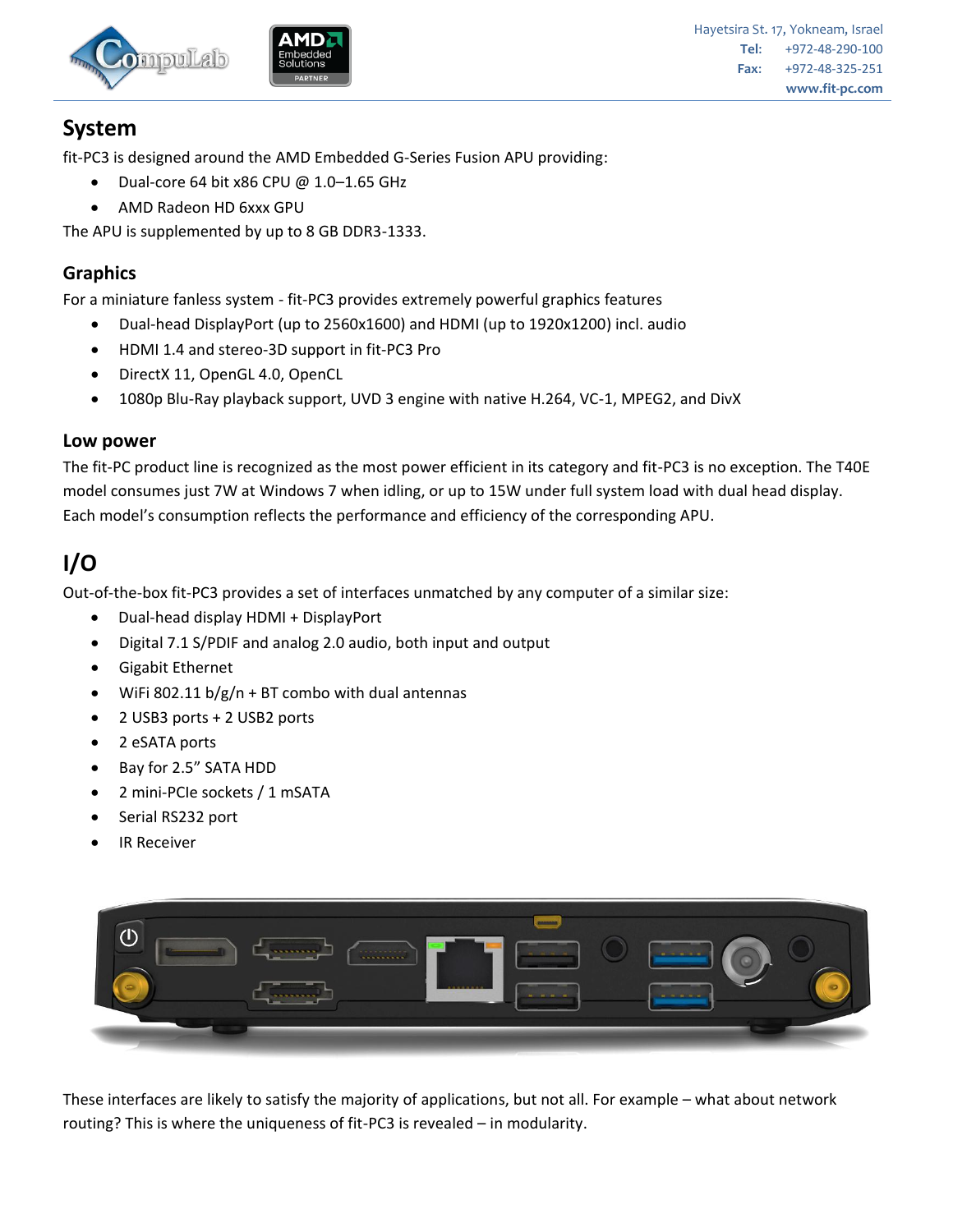



Hayetsira St. 17, Yokneam, Israel **Tel**: +972-48-290-100 **Fax**: +972-48-325-251 **www.fit-pc.com**

# **Modularity**

Compactness and modularity are often contradicting design goals. Perhaps the most striking feature in the design of fit-PC3 is the degree of modularity and hardware serviceability without compromising on neither size nor looks of the device.

## **FACE Module (Function And Connectivity Extension Module)**

The front-facing panel of fit-PC3 can incorporate any custom functionality and I/O. We call it **FACE Module** (Function And Connectivity Extension Module). Examples:

- A FACE Module with 4 GbE ports and 6 USB ports for networking applications
- Combine GPIOs, ADCs, DACs and serial ports for instrumentation
- Add multiple frame-grabbers for a surveillance computer

FACE Module is implemented by an internal extension-board and a simple sheet-metal panel. CompuLab is designing multiple FACE Modules and opens the interface with complete documentation and reference designs for other companies to design their own FACE Modules.

The I/O brought to the FACE Module resembles extensibility of a desktop:

- 4 PCIe lanes
- $\bullet$  6 USB2 + 2 USB 1.1
- 25 GPIOs
- 2 SATA
- 2 SMBus
- LPC



## **One-screw service door**

Installing or replacing hard-disk, RAM and mini-PCIe modules (2 in fit-PC3) has never been easier. All it takes is opening one screw at the bottom of fit-PC3 and sliding-out the service door with the hard-disk attached. Then there is easy access to the 2 SODIMMs and 2 mini-PCI sockets.